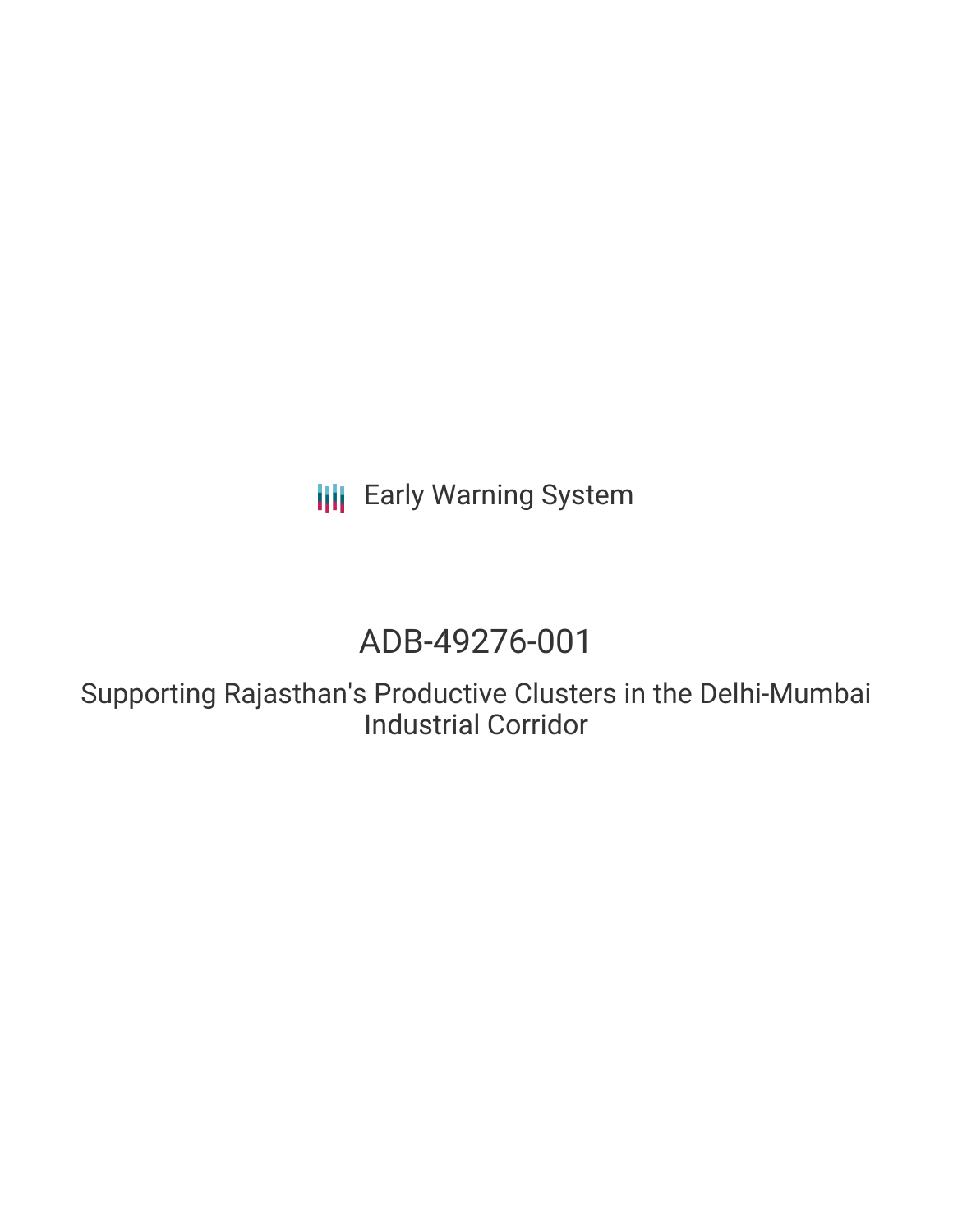

### **Quick Facts**

| <b>Countries</b>               | India                                             |
|--------------------------------|---------------------------------------------------|
| <b>Specific Location</b>       | Rajasthan                                         |
| <b>Financial Institutions</b>  | Asian Development Bank (ADB)                      |
| <b>Status</b>                  | Active                                            |
| <b>Bank Risk Rating</b>        |                                                   |
| <b>Voting Date</b>             | 2015-12-09                                        |
| <b>Borrower</b>                | Department of Industries, Government of Rajasthan |
| <b>Sectors</b>                 | Industry and Trade, Technical Cooperation         |
| <b>Investment Type(s)</b>      | Grant                                             |
| <b>Investment Amount (USD)</b> | $$1.00$ million                                   |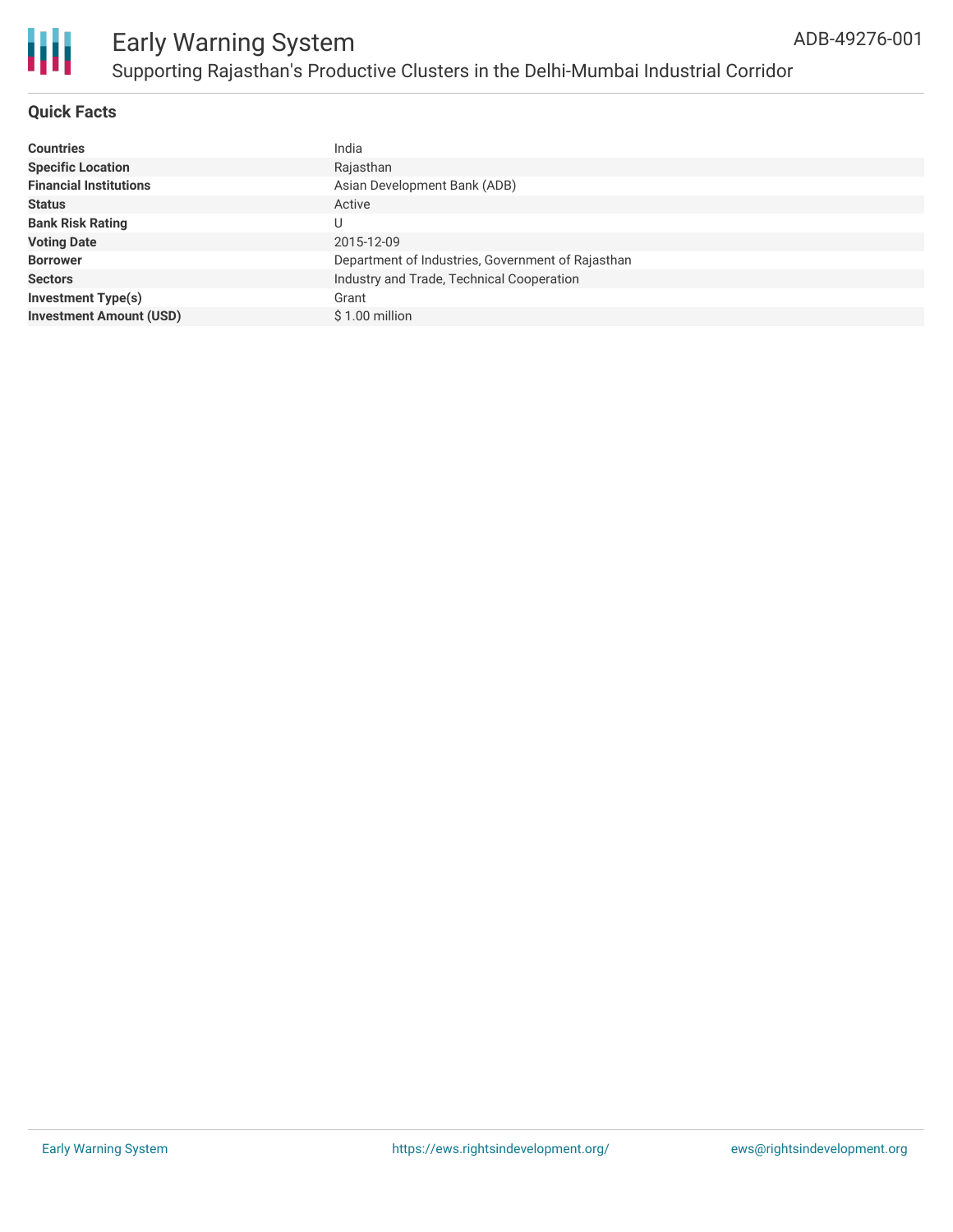

### **Project Description**

This project supports industrial development in Rajasthan near the Delhi-Mumbai Industrial Corridor and in and near cities in coordination with the current country partnership strategy. Specifically, the project supports manufacturing, creating supply chain networks, capacity building, and furthering the development of industrial clusters.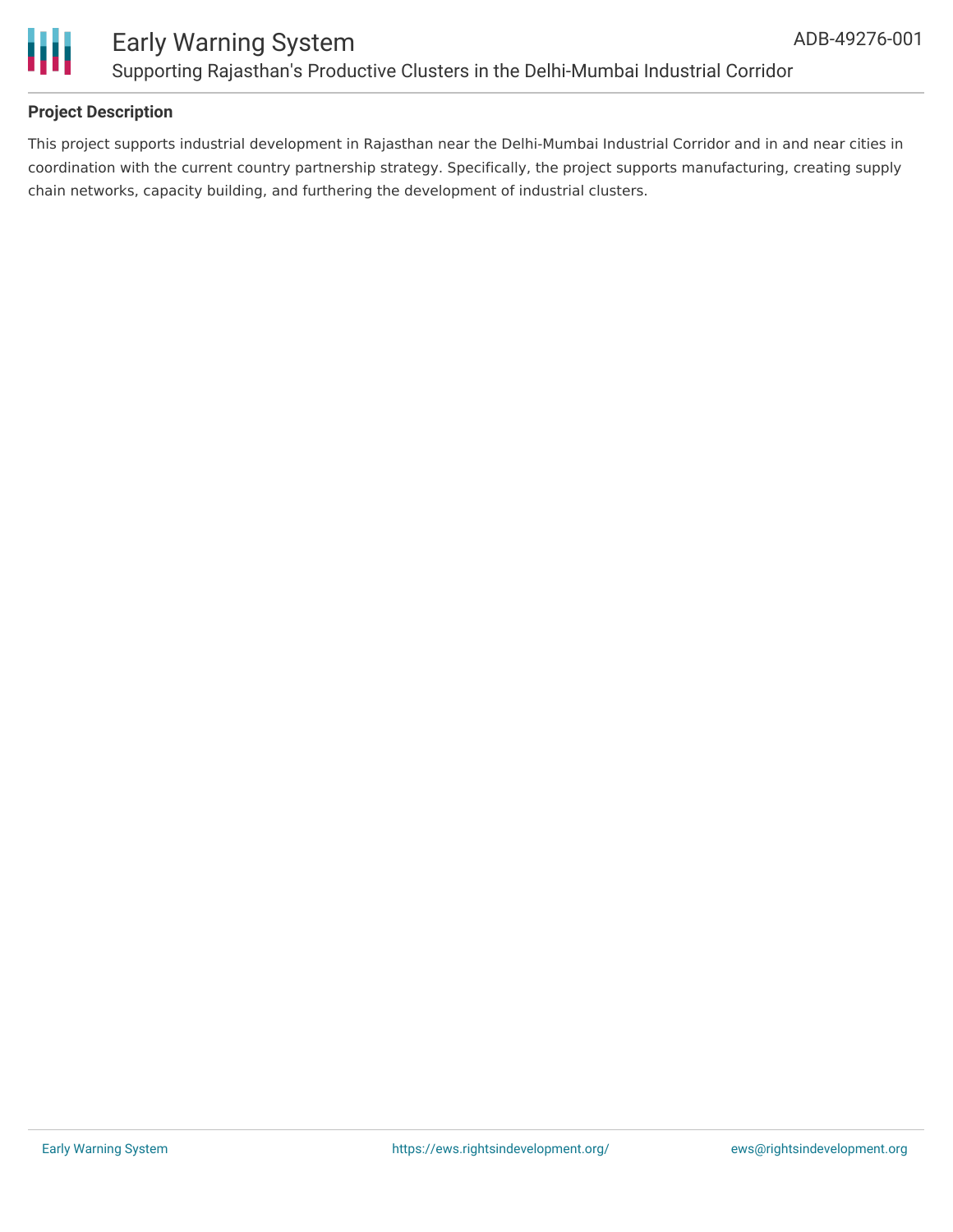

# Early Warning System Supporting Rajasthan's Productive Clusters in the Delhi-Mumbai Industrial Corridor

### **Investment Description**

Asian Development Bank (ADB)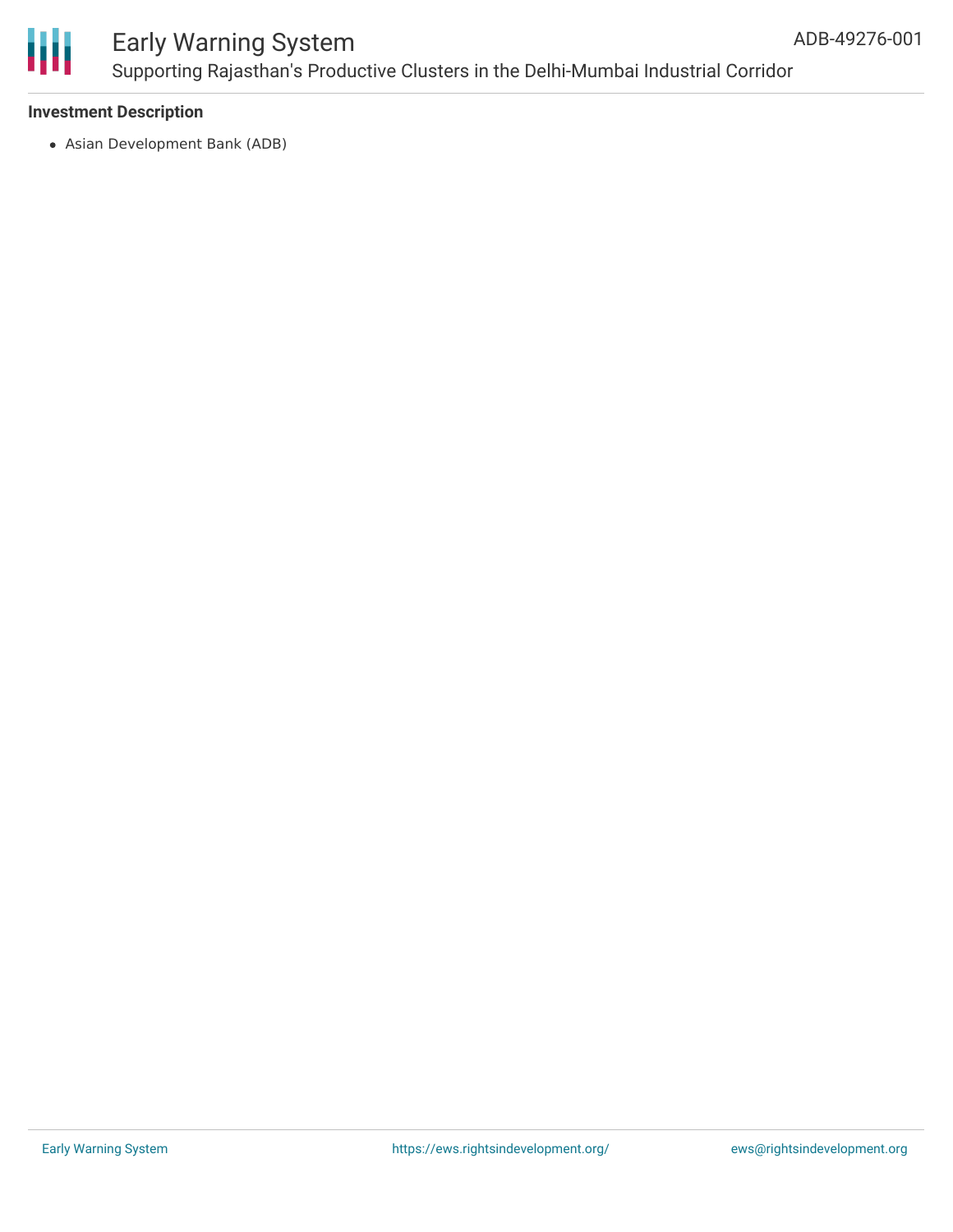

### Early Warning System Supporting Rajasthan's Productive Clusters in the Delhi-Mumbai Industrial Corridor

### **Contact Information**

Department of Industries, Government of Rajasthan Udyog Bhawan, Tilak Marg, Jaipur 302005, Rajasthan

#### ACCOUNTABILITY MECHANISM OF ADB

The Accountability Mechanism is an independent complaint mechanism and fact-finding body for people who believe they are likely to be, or have been, adversely affected by an Asian Development Bank-financed project. If you submit a complaint to the Accountability Mechanism, they may investigate to assess whether the Asian Development Bank is following its own policies and procedures for preventing harm to people or the environment. You can learn more about the Accountability Mechanism and how to file a complaint at: http://www.adb.org/site/accountability-mechanism/main